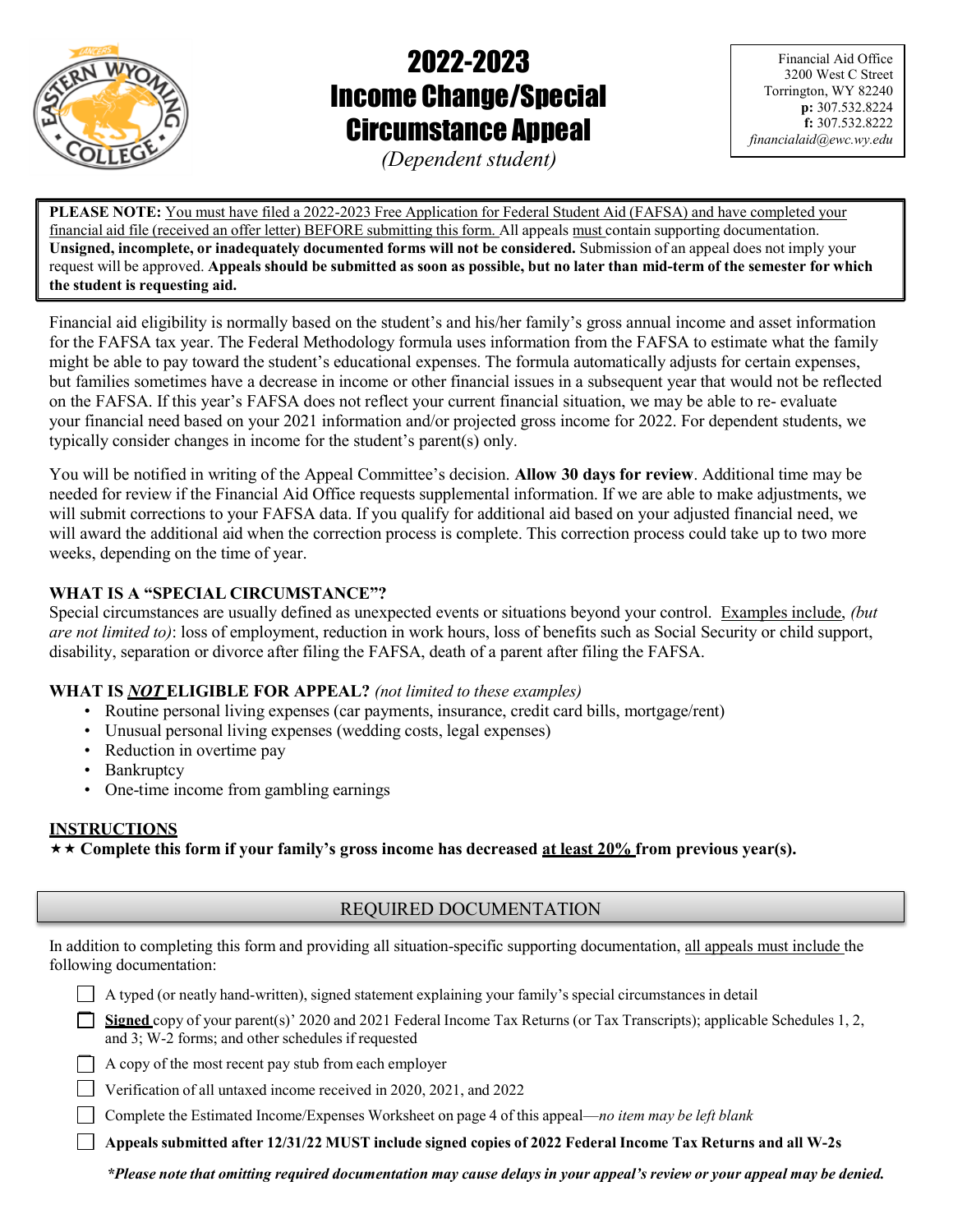## A: STUDENT INFORMATION

| Last Name     | <b>First Name</b>                                                                                                                                                                                                                                                                                                                                                                                   | M.I. | <b>EWC Student ID Number</b>     | Social Security Number (last four digits) |
|---------------|-----------------------------------------------------------------------------------------------------------------------------------------------------------------------------------------------------------------------------------------------------------------------------------------------------------------------------------------------------------------------------------------------------|------|----------------------------------|-------------------------------------------|
|               | Mailing Address (include apartment number)                                                                                                                                                                                                                                                                                                                                                          |      | E-mail Address                   |                                           |
| City, ST, Zip |                                                                                                                                                                                                                                                                                                                                                                                                     |      | Phone Number (include area code) |                                           |
|               | B: REASON FOR SUBMITTING APPEAL (check all that apply)                                                                                                                                                                                                                                                                                                                                              |      |                                  |                                           |
|               | A. Unemployment or reduction of hours or wages                                                                                                                                                                                                                                                                                                                                                      |      |                                  |                                           |
|               | Parent who worked in 2020 is now unemployed or has had work hours and/or wage rate reduced.                                                                                                                                                                                                                                                                                                         |      |                                  |                                           |
|               | <b>Required documentation:</b>                                                                                                                                                                                                                                                                                                                                                                      |      |                                  |                                           |
|               | Copy of last pay $stab(s)$ from previous employer(s)<br>⊔<br>Copy of letter from employer on letterhead verifying the release from employment or reduction in hours/wages, the date the<br>□<br>change became effective and the duration of the reduction if temporary<br>Notice of eligibility or denial for unemployment benefits<br>⊔<br>□<br>Copy of disability benefit statement if applicable |      |                                  |                                           |
|               | <b>B.</b> Medical or dental expenses                                                                                                                                                                                                                                                                                                                                                                |      |                                  |                                           |
|               | You or your parent(s) made payments for expenses not covered by insurance. Medical expenses for which you received<br>no insurance or other reimbursement must exceed 11% of the family's taxable income in order to be considered.                                                                                                                                                                 |      |                                  |                                           |
|               | <b>Required documentation:</b>                                                                                                                                                                                                                                                                                                                                                                      |      |                                  |                                           |
|               | Submit copies of receipts or billing statements showing amounts for which you received no insurance or other reimbursement, as<br>⊔<br>well as documentation of payment<br>Total medical expenses for which you received no insurance or other reimbursement(s): \$<br>⊔                                                                                                                            |      |                                  |                                           |
|               | C. Retirement                                                                                                                                                                                                                                                                                                                                                                                       |      |                                  |                                           |
|               | Parent who worked in 2020 has retired.                                                                                                                                                                                                                                                                                                                                                              |      |                                  |                                           |
|               | <b>Required documentation:</b>                                                                                                                                                                                                                                                                                                                                                                      |      |                                  |                                           |
|               | Copy of last pay $stab(s)$ from previous employer(s)<br>⊔<br>Copy of retirement benefit statement<br>❏<br>Letter from previous employer on letterhead stating last date of employment<br>□                                                                                                                                                                                                          |      |                                  |                                           |
|               | D. Death of parent                                                                                                                                                                                                                                                                                                                                                                                  |      |                                  |                                           |
|               | Parent passed away after the FAFSA was filed.                                                                                                                                                                                                                                                                                                                                                       |      |                                  |                                           |
|               | <b>Required documentation:</b>                                                                                                                                                                                                                                                                                                                                                                      |      |                                  |                                           |
|               | Copy of death certificate, obituary, or funeral program                                                                                                                                                                                                                                                                                                                                             |      |                                  |                                           |
|               | E. Separation or divorce of parent                                                                                                                                                                                                                                                                                                                                                                  |      |                                  |                                           |
|               | Parent was married when the FAFSA was filed, but has now separated or divorced.                                                                                                                                                                                                                                                                                                                     |      |                                  |                                           |
|               | <b>Required documentation:</b>                                                                                                                                                                                                                                                                                                                                                                      |      |                                  |                                           |
|               | Court documentation verifying legal separation or divorce, or letter from attorney documenting that legal proceedings have begun                                                                                                                                                                                                                                                                    |      |                                  |                                           |
|               | F. Reduction or loss of support or benefits                                                                                                                                                                                                                                                                                                                                                         |      |                                  |                                           |
|               | Parent received support or benefits in 2020 that have been terminated or reduced. Support or benefits may include:<br>worker's compensation, unemployment benefits, child support, Social Security benefits, pensions, etc.                                                                                                                                                                         |      |                                  |                                           |
|               | <b>Required documentation:</b>                                                                                                                                                                                                                                                                                                                                                                      |      |                                  |                                           |
|               | Last check stub or printout of benefit received<br>⊔                                                                                                                                                                                                                                                                                                                                                |      |                                  |                                           |
|               | Letter from agency on letterhead verifying the date and amount of benefit lost<br>□                                                                                                                                                                                                                                                                                                                 |      |                                  |                                           |
|               | G. One-time income<br>Parent received non-recurring income in 2020 from a pension, IRA, annuity, inheritance, settlement, etc.                                                                                                                                                                                                                                                                      |      |                                  |                                           |

#### Required documentation:

- $\Box$  Copy of form 1099 or other statement from paying agency showing the one-time income  $\Box$  Explain why the one-time income is not available for education expenses; include docume
- Explain why the one-time income is not available for education expenses; include documentation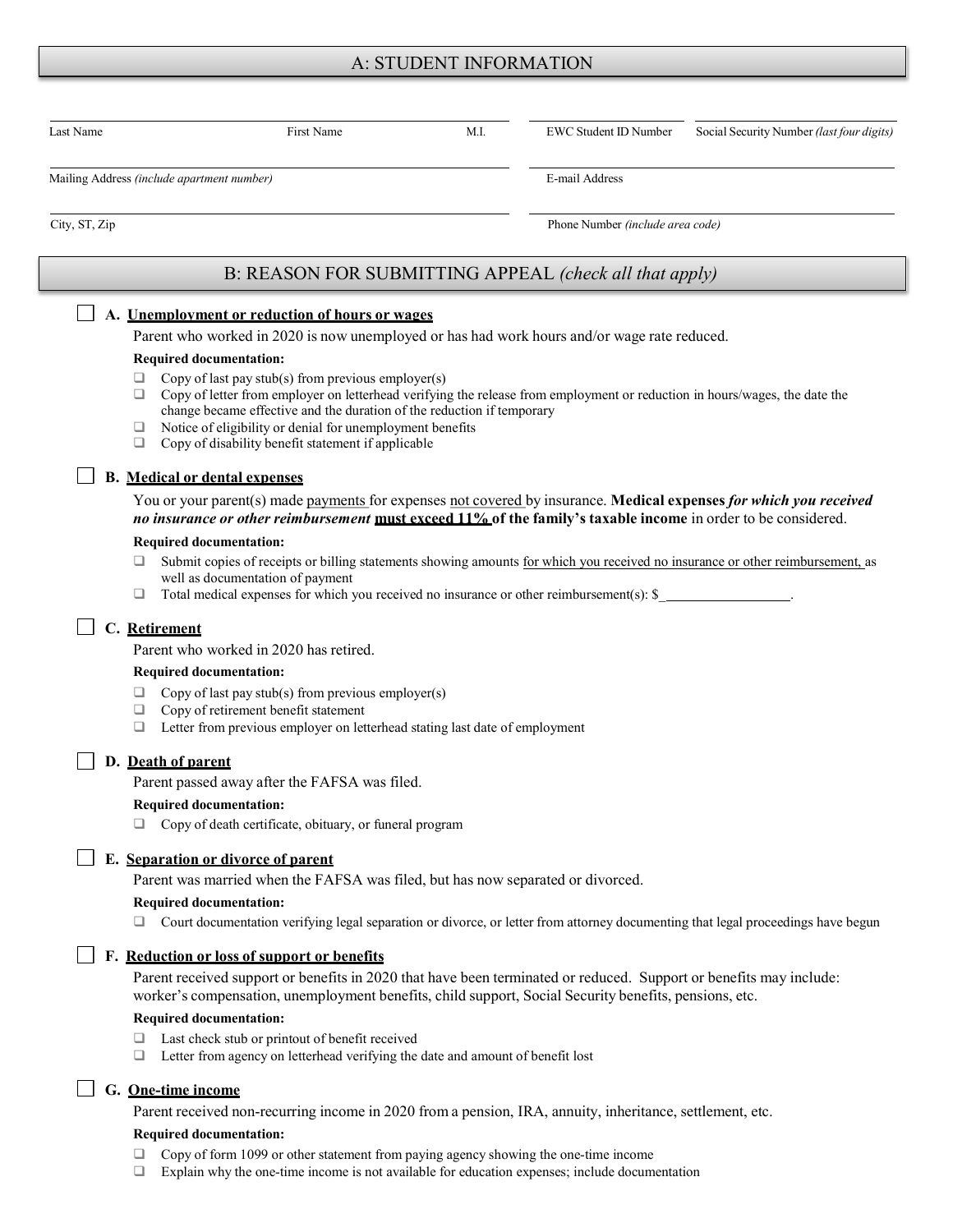#### H. Dislocated Worker/Displaced Homemaker

Parent is a Dislocated Worker if he/she is receiving unemployment benefits due to being laid off or losing a job and is unlikely to return to a previous occupation, or was self-employed but is now unemployed due to economic conditions or natural disaster. A Displaced Homemaker is generally a person who previously provided unpaid services to the family (e.g. stay-at-home parent), is no longer supported by the spouse, is unemployed or underemployed, and is having trouble finding or upgrading employment.

#### Required documentation:

- $\Box$  Copy of letter from employer on letterhead verifying the release from employment or reduction in hours/wages, the date the change became effective and the duration of the reduction if temporary
- □ Notice of eligibility or denial for unemployment benefits

#### $\Box$  I. Other

You or your parent(s) have other unusual circumstances not listed above.

#### Required documentation:

- $\Box$  Explain the circumstances in detail, including the impact on your ability to pay for your educational expenses
- Attach supporting documentation of the circumstances

### C: EXPLANATION OF SPECIAL CIRCUMSTANCES

For the following questions, ONLY include information for the student's parent(s) whose income was included on the 2022-2023 Free Application for Federal Student Aid (FAFSA).

Whose income decreased?

What date did the change in circumstance occur?<br> $\frac{1}{2}$  /

\*Explain below (or attach a typed, signed personal statement explaining), in as much detail as possible, why you are requesting a change in income. Please list dates that the changes occurred and how it impacted your income. You must provide appropriate documentation. Be as detailed as possible about the change in your circumstances.